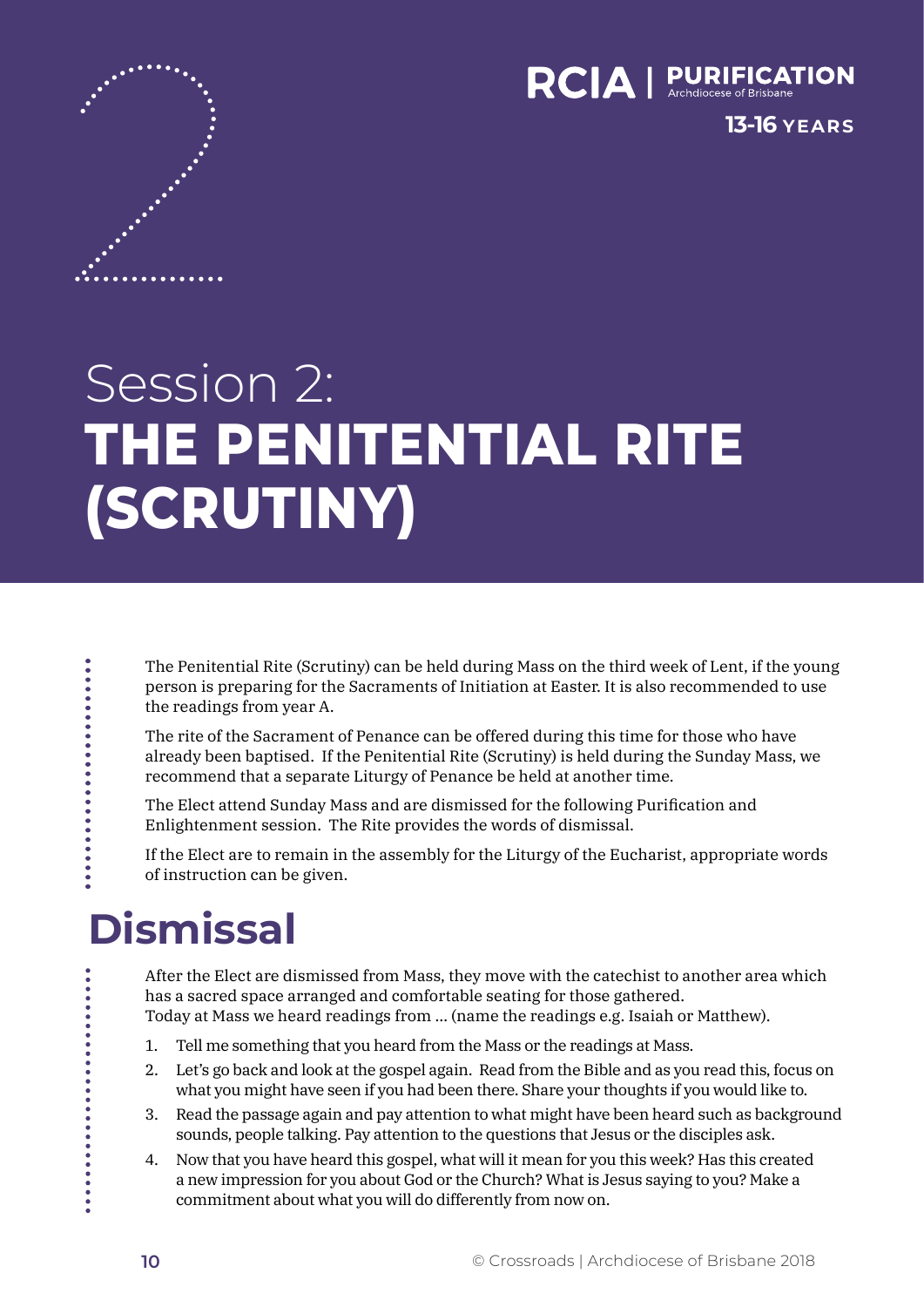## **Exploring**

### **Sharing after the Penitential Rite (Scrutiny)**

In your Journal, write the answer to the following questions or share:

How did you feel after the Penitential Rite (Scrutiny)?

What stood out for you at the Penitential Rite (Scrutiny)?

What was God saying to you during the Penitential Rite (Scrutiny)?

## **Looking forward to next week...**

### $\alpha$ Barbara Hixon, RCIA Spirituality p 119

Next Sunday the young person will be presented with a treasure of the Church, the Creed. The following week they will be presented with the Lord's Prayer.

The Presentation of the Creed and the Lord's Prayer are the handing over of our ancient treasure to the newest treasure of the Church, the Elect.

The Creed is the summary of our faith and is professed by Catholics around the world. It comes from the Latin word credo which, when literally translated, means "I believe".

Below is a prayer from The Rite of the Recitation of the Creed (adapted from RCIA 182) which is prayed when the Elect first profess their faith (through the Creed) immediately before being baptised. Listen carefully to the words.

#### $\mathbf{A}$ *Lord,*

*we pray to you for these Elect, who have now accepted themselves the loving purpose and the mysteries that you revealed in the life of your Son.*

*As they profess their belief with their lips, may they have faith in their hearts and accomplish your will in their lives.*

*We ask this through Christ our Lord. Amen.*

What words stood out for you in this prayer?

Did you hear the word faith in the prayer? What does faith mean to you?

Write your answers in your Journal.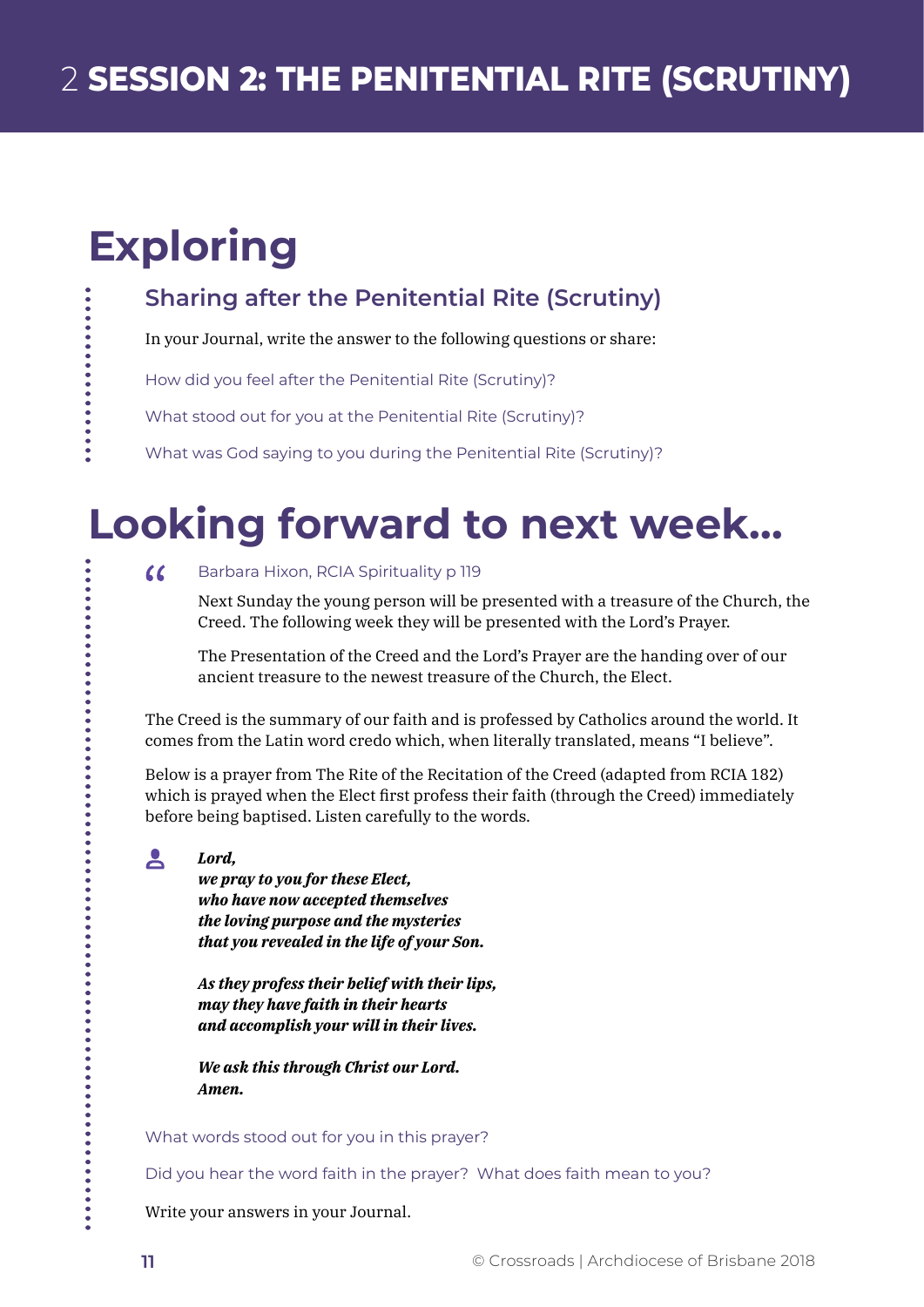## **Exploring**

### **Faith**

#### $\alpha$ Saint Augustine

Faith is to believe what you do not see; the reward of this faith is to see what you believe.

#### m. Hebrews 11:1

The Bible defines faith as … the assurance of things hoped for, the conviction of things not seen.

A person's spirit is described in John 4:10-14 as a spring inside you or in Rev 22:1-2 as a river of life. Richard Rohr in the book Everything Belongs, describes faith as being part of a flowing river. The river is flowing; we are in it. The river is God's providential love – so do not be afraid. Faith is the ability to trust, just as we trust the flow of a river. It is a process we don't have to change, improve or coerce. We have to allow it to just flow, as a river flows.

Faith is something we also have in everyday life. For example, we have faith when we travel in a plane; we trust that although we don't understand how it all works we will get to where we want to go. Acts of faith in everyday life and acts of faith in our spiritual life are based on what we don't always understand but accept with faith. The Creed contains our profession of faith.



Did you hear the word Amen in the prayer? What does this word mean to you?

Amen means "I believe". The Creed contains all the statements of faith held by the Catholic Church, so when we say "Amen" after professing the Creed it means we assent to our faith with our head and heart and will.

Amen comes from the Hebrew word that means faith and steadfastness, reliability and fidelity. St Augustine declared: *"He who says Amen writes his signature".* YOUCAT 165